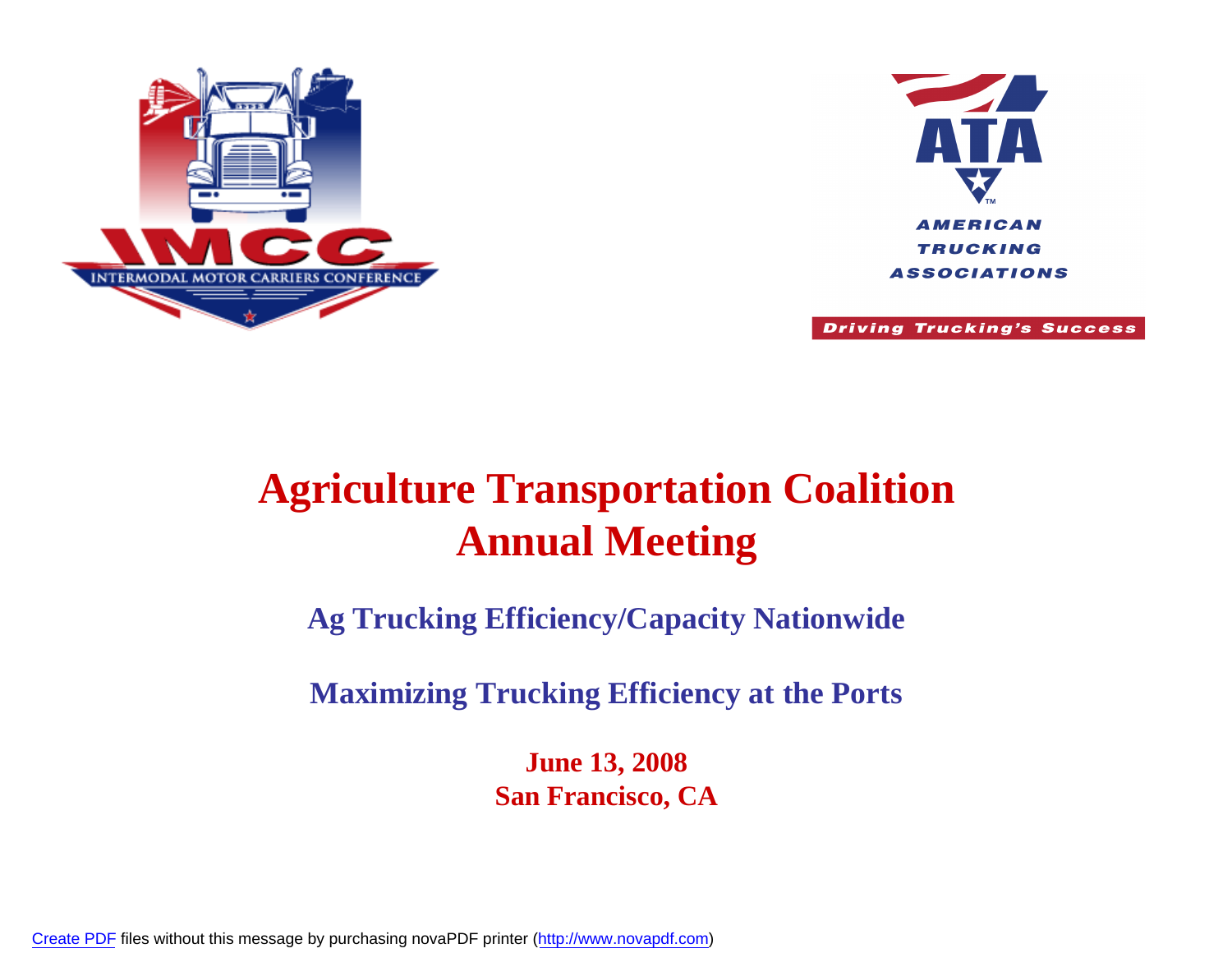# **Trucking Issues**

- **Fuel Costs**
- **Highway-Infrastructure Funding**
- **Hours of Service**
- **Equipment Condition and Shortages**
- **Driver Shortages**
- **Environment-Equipment & Business Operational Mandates**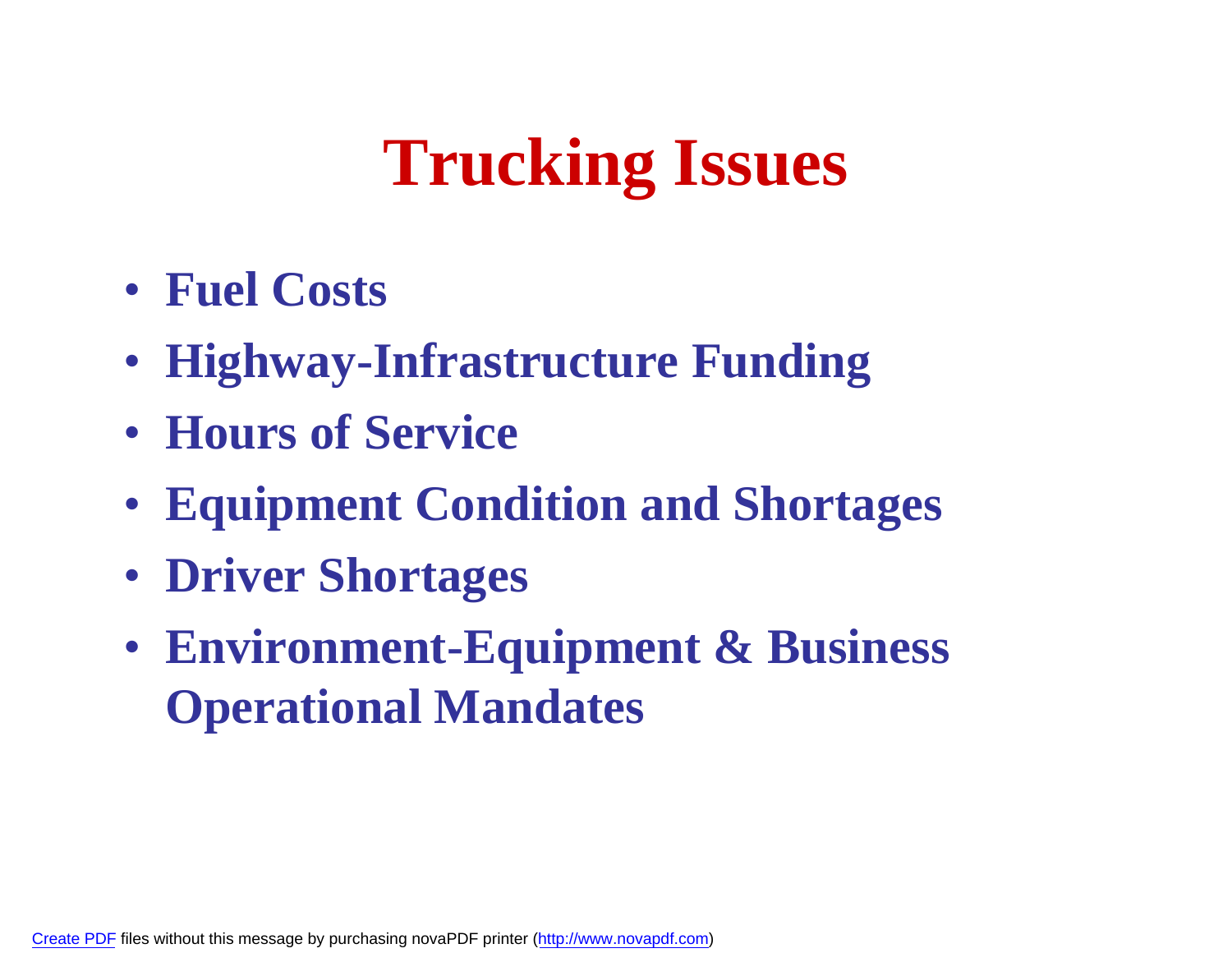#### **Environmental-Equipment Mandates**

- **LA-Long Beach Clean Air Action Plan (CAAP)** *Goals: Reduce (1) Port emissions 80% in 5 years; (2) The number of port motor carriers; (3) Competition.*
- **\$ 2 billion+ proposal would limit motor carrier and driver access to terminal facilities and replace or retrofit 16,800 trucks in 5 years;**
- **To obtain a port concession, companies would be required to pay an application fee (\$250 or \$2500), an annual fee /\$100/truck and meet port mandated criteria requiring motor carriers to:**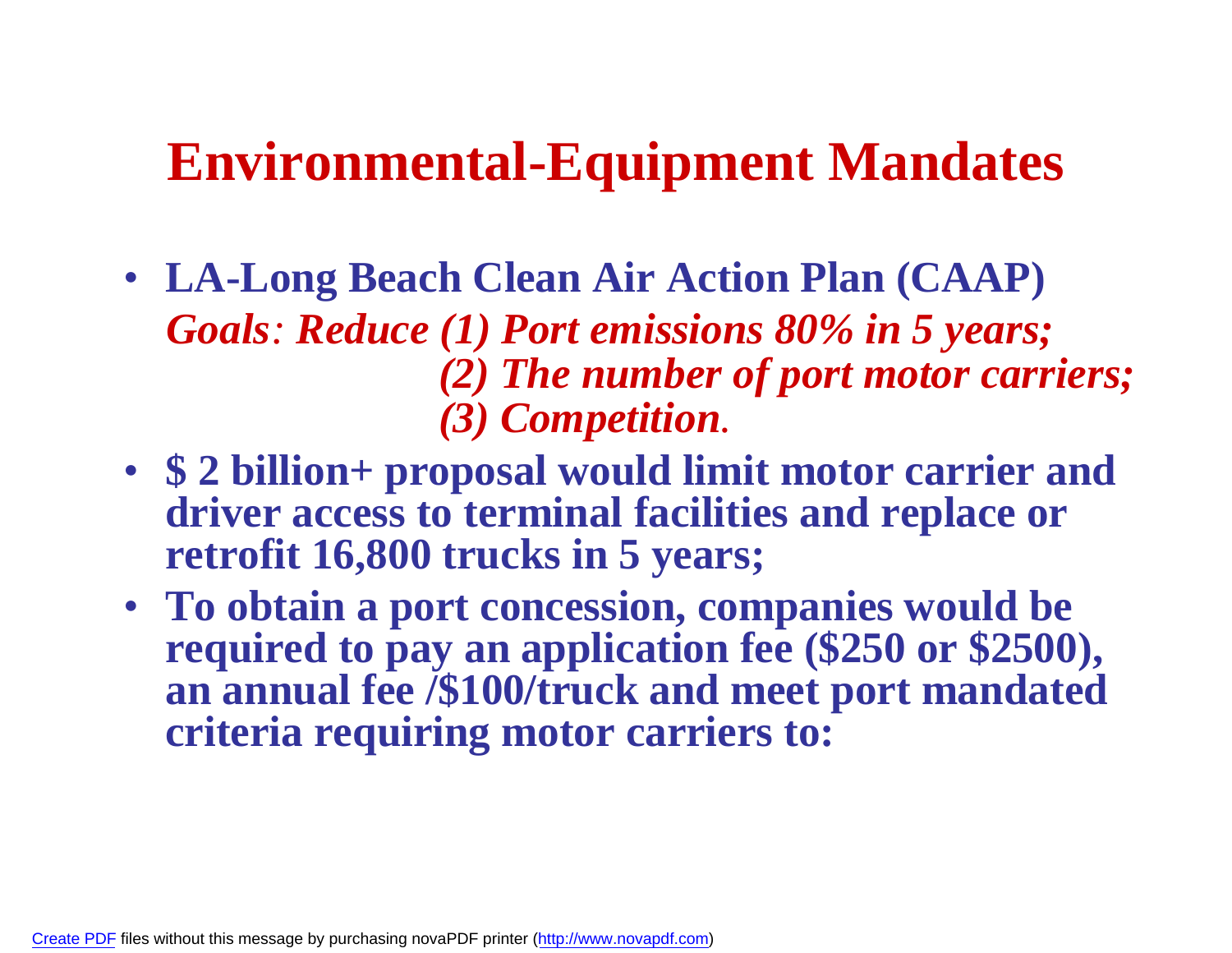### **CAAP Motor Carrier Business Model**

- **Hire only employee drivers (LA);**
- **Buy/lease your own trucks;**
- **Ensure compliance-replacement of any truck in its deployed fleet that does not meet the CAAP standards with a new 2007 or retrofitted vehicle meeting 2007 by 2012;**
- **Comply with numerous financial and safety standards determined by the port-program administrator; and**
- **Have Deep Pockets!**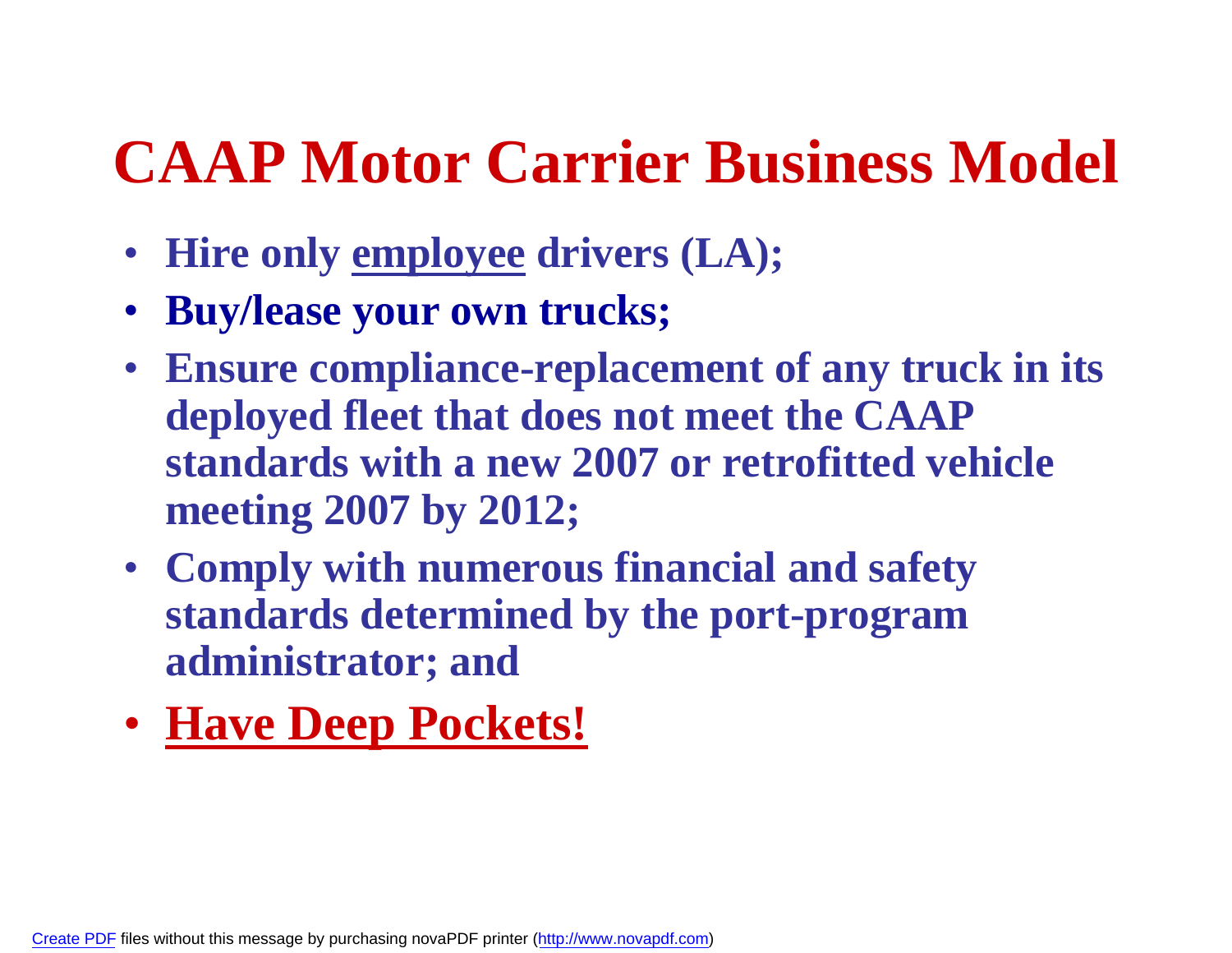### **Legal Parameters**

- **Federal preemption… 49 U.S.C. § 14501(c) (1), prohibits states-political subdivisions of states from enacting or enforcing a law that relates to the price, route, or services of any motor carrier;**
- **U.S. Supreme Court-Rowe v. New Hampshire Motor Transport Association, et. al., February 20, 2008**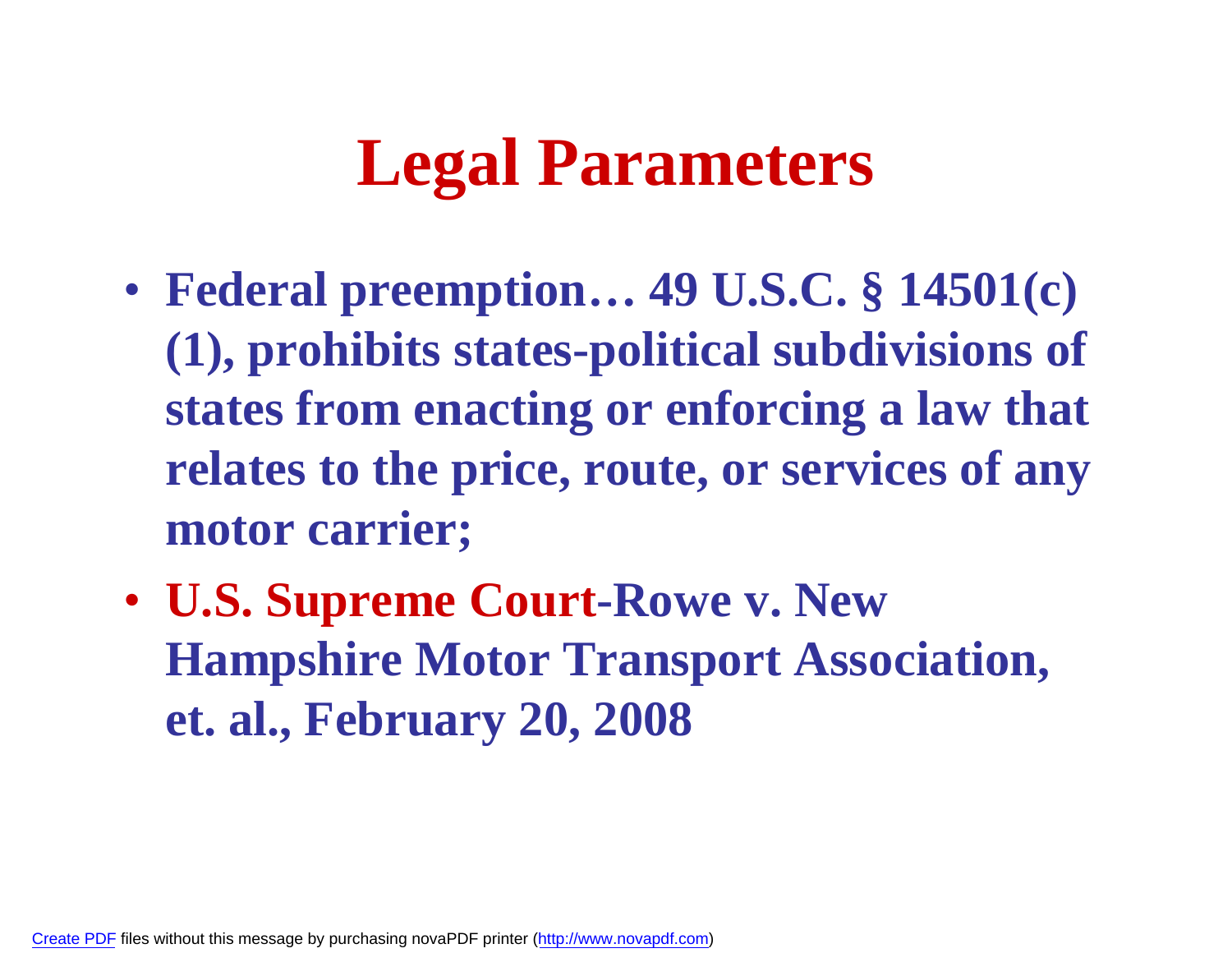### **Rowe Legal Parameters**

- **Federal Preemption goal… "to assure that carrier rates, routes and services are structured via "competitive market forces" and not because of "governmental commands";**
- **Applies even if impacts are "indirect";**
- **Vote was… 9-0!**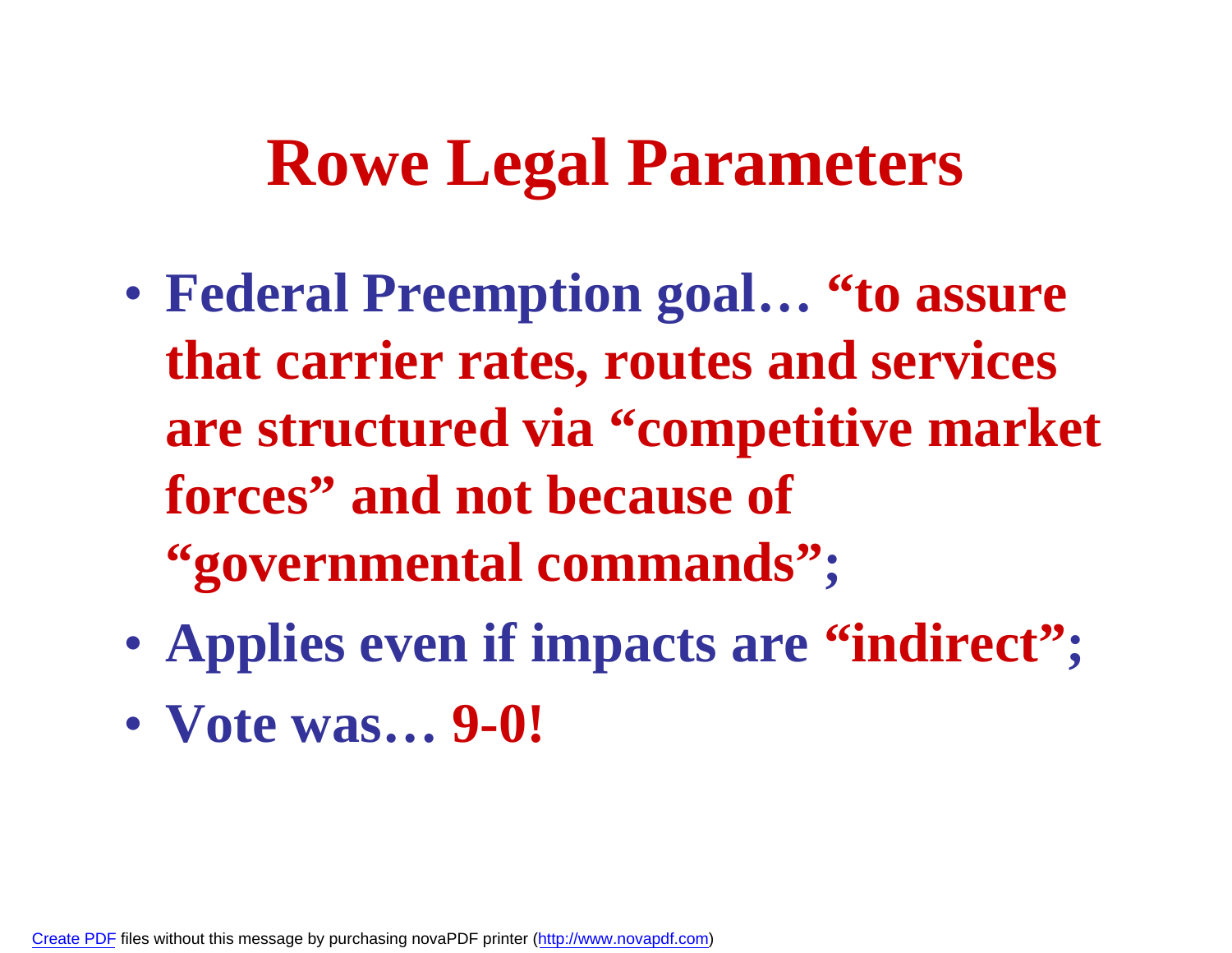## **CAAP Flaws**

- **Teamsters designed plan;**
- **No legal basis for dictating motor carrier business model changes-good intentions are not enough;**
- **Debate-delays over employee-union issue have left insufficient time to develop workable-deployable implementation program;**
- **Plan impairs ability to efficiently move freight and prevent traffic diversions-raising concerns from Federal Maritime Commission and MarAD.**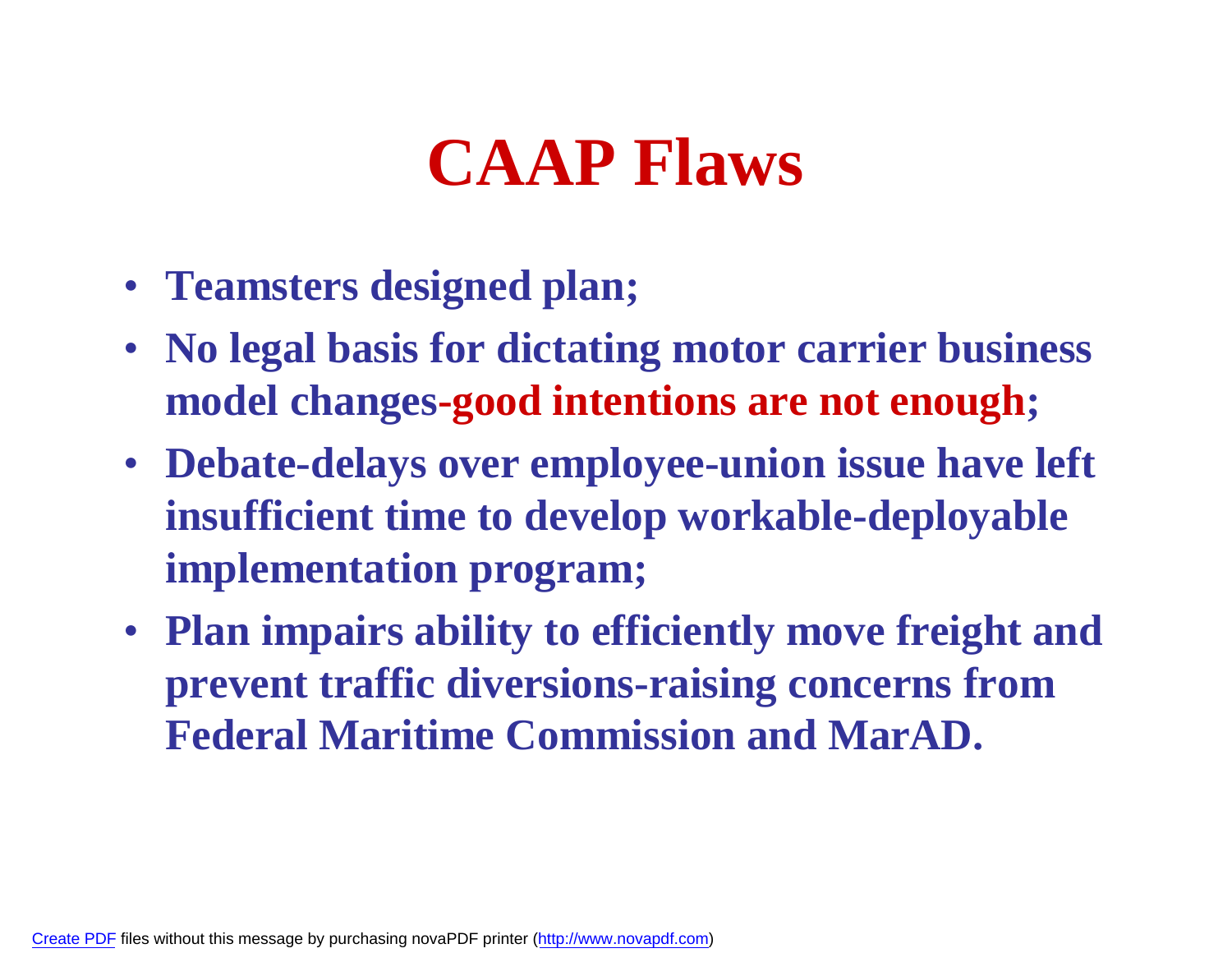# **Solutions**

- **Litigation-ATA/IMCC will initiate court action later this month;**
- **Work with CARB, trucking industry and all intermodal stakeholders on clean air requirements and reasonable truck retirement plans that are legal;**
- *Improve port operational efficiencies.*